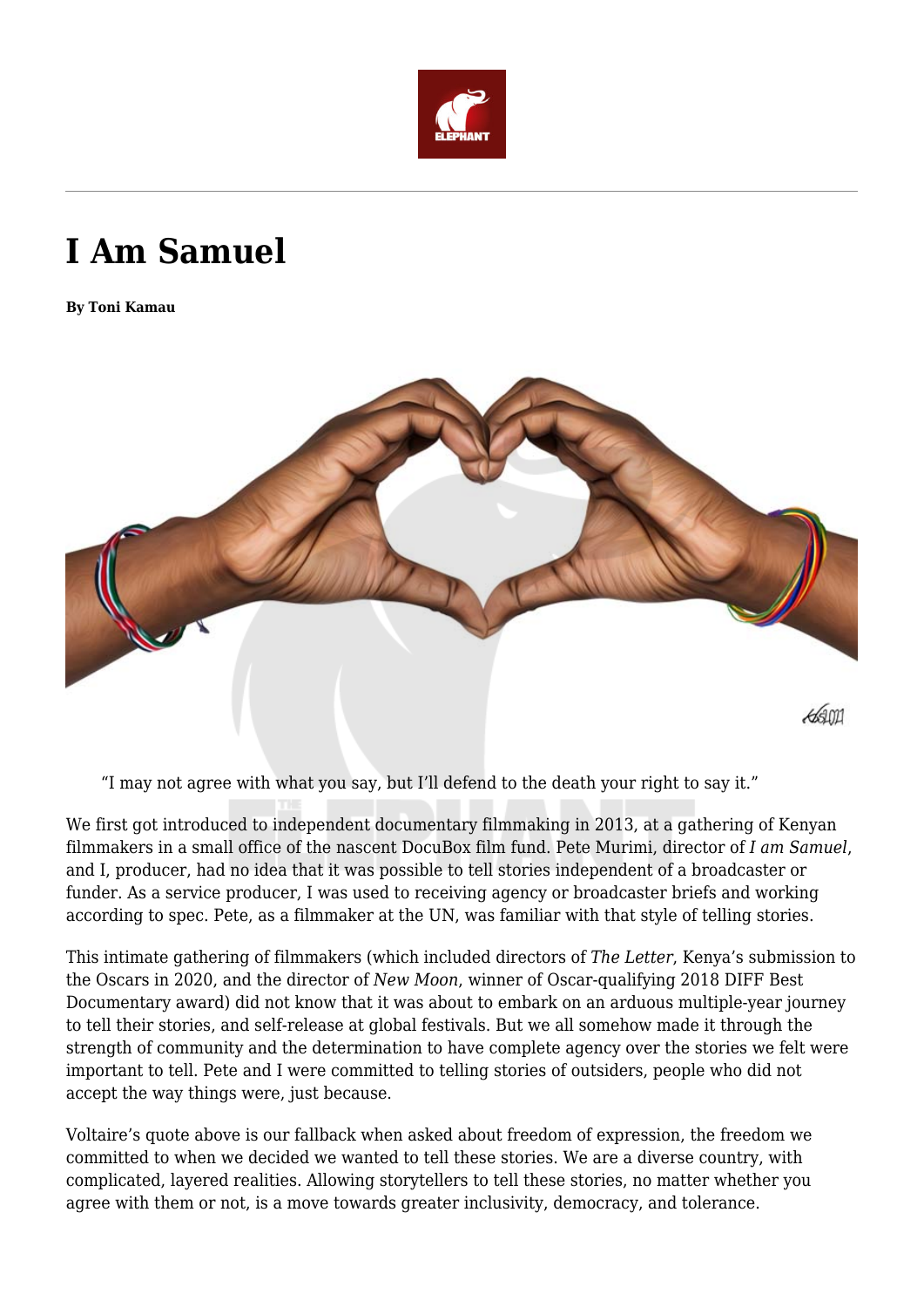Shot over five years, *I Am Samuel* tells the story of a queer man navigating the tension between his life in Nairobi and his rural childhood home. He and his partner Alex want to build a life together, but his father and mother want him to get married, have kids, and live the exact kind of life they have.

Allowing storytellers to tell these stories, no matter whether you agree with them or not, is a move towards greater inclusivity, democracy, and tolerance.

This was not an easy documentary to make. Samuel had to give up a lot of his privacy, and trust Pete and I, who were first-time independent filmmakers, balancing making this film with our day jobs. But Samuel allowed us into his life, without restriction. And that was a privilege that we could not afford to take lightly. Alfred Hitchcock once said, "In fiction films, the director is God; in documentary, God is the director." We believe this to be true; life as it happens, with all its messiness and unpredictability, is what makes character-driven *verité* styles so difficult to do, but ultimately so rewarding.

*I am Samuel* was released at Hot Docs 2020, an international film festival that showcases stories from across the globe. It then toured the Human Rights Watch Film Festivals the world over and showed in South America, the Netherlands, and the UK. But our eventual goal was always to bring it back home. Because we felt this was a Kenyan story, we knew it would connect with audiences back home; mostly because Samuel's lived reality as a queer, religious, traditional man is not unique. We applied for classification in Kenya to be able to screen it locally, and waited weeks for a response. We were asked to attend a meeting at the KFCB offices on Thursday 23rd September, but we were unable to make it in person. We then heard about the press conference, the ban, and the press release later that Thursday.

We are yet to receive a letter in writing or a certificate that shows our Kenyan rating.

We were deeply disturbed by the discriminatory language used in explaining the ban: they described it as "blasphemous" and "unacceptable, and an affront to our culture and identity." The restricted classification of the film contained a number of inaccuracies. It referenced a "marriage" that never happened and said we were "promoting a homosexual lifestyle". The board noted a "clear and deliberate attempt by the producer to promote same-sex marriage as an acceptable way of life. This attempt is evident through the repeated confessions of the gay couple that what they feel for each other is normal and should be embraced as a way of life, as well as the characters' body language, including scenes of kissing of two male lovers."

We were simply filming people's lived experiences.

By banning the film, KFCB is silencing a real Kenyan community and trampling on our rights as filmmakers to tell Samuel's story. Every story is important. And we are all equal in the eyes of the law and before God, in line with the religion the film board is invoking in this ruling. The arts – from filmmakers and novelists to painters and comedians – hold a mirror up to society and show us some of the difficult realities from which we often try to shy away.

The Kenya Film Classification Board is trying to censor a part of Kenya that has always existed, is a lived reality for millions and will always be a part of us. Several high-profile Kenyans are queer, including government politicians and public figures, but the intolerant atmosphere created by discriminatory statements like those of the KFCB make it impossible for them to live openly – and allow other Kenyans to continue to discriminate, wrongfully so, against LGBTQ+ Kenyans. As *I Am Samuel* shows, prejudice forces LGBTQ+ Kenyans to live in the shadows, fearful of being beaten up,